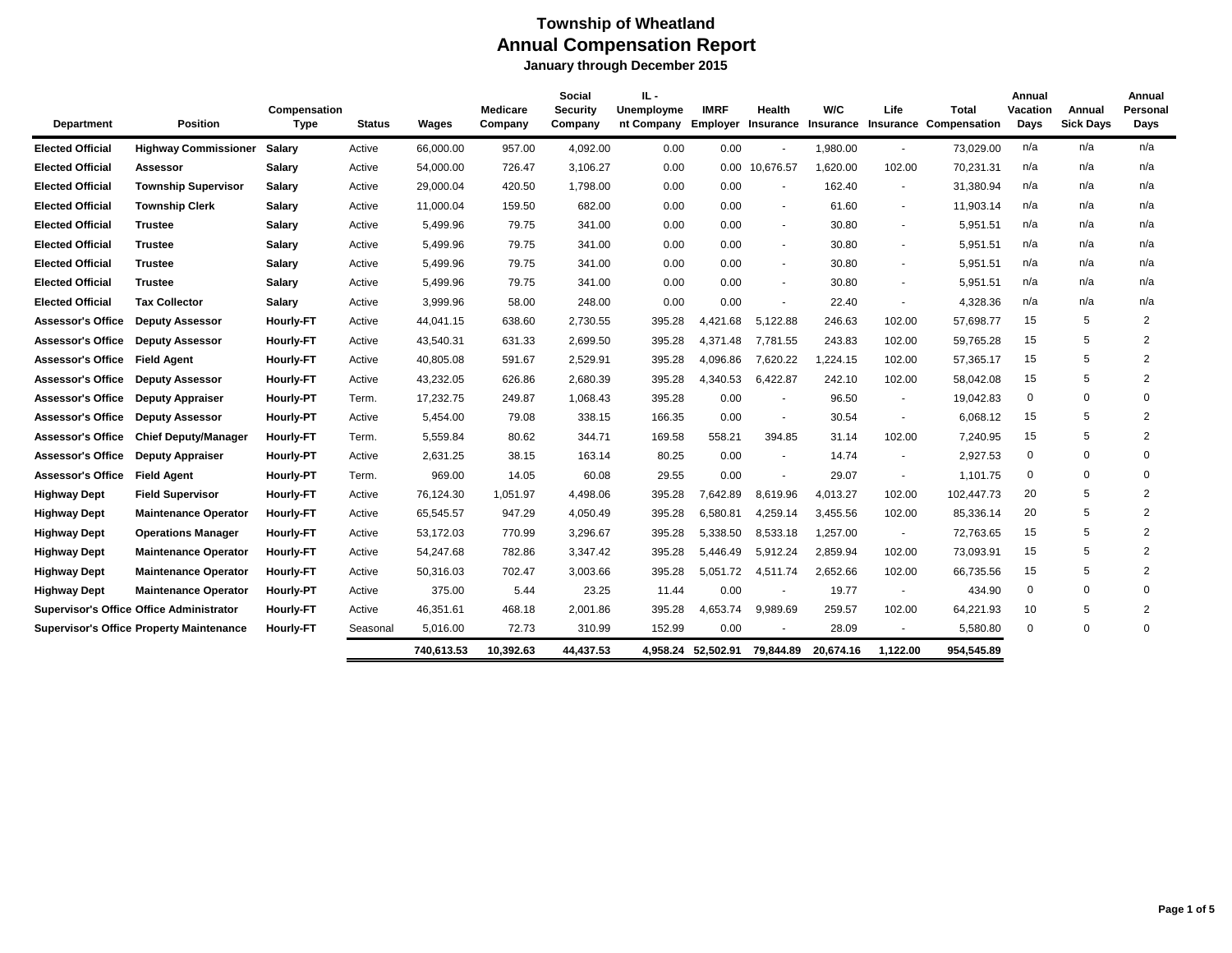| <b>Department</b>        | <b>Position</b>                                 | Compensation<br><b>Type</b> | <b>Status</b> | Wages      | Medicare<br>Company | Social<br><b>Security</b><br>Company | IL -<br><b>Unemployment</b><br>Company | <b>IMRF</b><br>Employer | <b>Health</b><br><b>Insurance</b> | W/C<br>Insurance Insurance | Life                     | <b>IMRF</b><br>Employer | Total<br>Compensation | Annual<br>Vacation<br>Days | Annual<br><b>Sick Days</b> | Annual<br>Personal<br>Days |
|--------------------------|-------------------------------------------------|-----------------------------|---------------|------------|---------------------|--------------------------------------|----------------------------------------|-------------------------|-----------------------------------|----------------------------|--------------------------|-------------------------|-----------------------|----------------------------|----------------------------|----------------------------|
| <b>Elected Official</b>  | Assessor                                        | <b>Salary</b>               | Active        | 54,000.00  | 700.00              | 2,993.09                             | 0.00                                   | $0.00\,$                | 10,452.47                         | 1,620.00                   | 76.50                    | 0.00                    | 69,842.06             | n/a                        | n/a                        | n/a                        |
| <b>Elected Official</b>  | Highway Commissioner Salary (1)                 |                             | Active        | 61,047.04  | 801.04              | 3,425.13                             | 0.00                                   | 0.00                    | 2,837.19                          | 1,831.41                   | 68.00                    | 0.00                    | 70,009.81             | n/a                        | n/a                        | n/a                        |
| <b>Elected Official</b>  | <b>Township Supervisor</b>                      | Salary                      | Active        | 29,000.04  | 420.50              | 1,798.00                             | 0.00                                   | 0.00                    | $\overline{\phantom{a}}$          | 187.92                     | $\overline{\phantom{a}}$ | 0.00                    | 31,406.46             | n/a                        | n/a                        | n/a                        |
| <b>Elected Official</b>  | <b>Trustee</b>                                  | <b>Salary</b>               | Active        | 5,499.96   | 79.75               | 341.00                               | 0.00                                   | 0.00                    | $\sim$                            | 35.64                      |                          | 0.00                    | 5,956.35              | n/a                        | n/a                        | n/a                        |
| <b>Elected Official</b>  | <b>Trustee</b>                                  | <b>Salary</b>               | Active        | 5,499.96   | 79.75               | 341.00                               | 0.00                                   | 0.00                    | $\sim$                            | 35.64                      | $\sim$                   | 0.00                    | 5,956.35              | n/a                        | n/a                        | n/a                        |
| <b>Elected Official</b>  | <b>Tax Collector</b>                            | Salary                      | Active        | 3,999.96   | 58.00               | 248.00                               | 0.00                                   | 0.00                    | $\sim$                            | 25.92                      | $\sim$                   | 0.00                    | 4,331.88              | n/a                        | n/a                        | n/a                        |
| <b>Elected Official</b>  | <b>Trustee</b>                                  | <b>Salary</b>               | Active        | 3,208.31   | 46.52               | 198.92                               | 0.00                                   | 0.00                    | $\overline{\phantom{a}}$          | 20.79                      |                          | 0.00                    | 3,474.54              | n/a                        | n/a                        | n/a                        |
| <b>Elected Official</b>  | <b>Trustee</b>                                  | <b>Salary</b>               | Active        | 3,208.31   | 46.52               | 198.92                               | 0.00                                   | 0.00                    | $\sim$                            | 20.79                      |                          | 0.00                    | 3,474.54              | n/a                        | n/a                        | n/a                        |
| <b>Elected Official</b>  | <b>Trustee</b>                                  | Salary                      | Active        | 2,291.65   | 33.23               | 142.08                               | 0.00                                   | 0.00                    | $\sim$                            | 14.85                      |                          | 0.00                    | 2,481.81              | n/a                        | n/a                        | n/a                        |
| <b>Elected Official</b>  | <b>Trustee</b>                                  | Salary                      | Active        | 2,291.65   | 33.23               | 142.08                               | 0.00                                   | 0.00                    | $\overline{\phantom{a}}$          | 14.85                      |                          | 0.00                    | 2,481.81              | n/a                        | n/a                        | n/a                        |
| <b>Elected Official</b>  | <b>Township Clerk</b>                           | <b>Salary</b>               | Active        | 9,166.70   | 132.91              | 568.34                               | 0.00                                   | 0.00                    | $\overline{\phantom{a}}$          | 59.40                      | $\sim$                   | 0.00                    | 9,927.35              | n/a                        | n/a                        | n/a                        |
| <b>Assessor's Office</b> | <b>Chief Deputy/Manager</b>                     | <b>Hourly-FT</b>            | Active        | 45,200.16  | 655.40              | 2,802.41                             | 123.12                                 | 4,339.20                | 6,726.93                          | 292.90                     | 102.00                   | 4,339.20                | 64,581.32             | 15                         | 5                          | $\overline{2}$             |
| <b>Assessor's Office</b> | <b>Deputy Assessor</b>                          | Hourly-FT                   | Active        | 40,915.20  | 593.27              | 2,536.74                             | 123.12                                 | 3,927.84                | 6,726.93                          | 265.13                     | 102.00                   | 3,927.84                | 59,118.07             | 15                         | 5                          | $\overline{2}$             |
| <b>Assessor's Office</b> | <b>Deputy Assessor</b>                          | Hourly-FT                   | Active        | 42,225.60  | 612.27              | 2,617.99                             | 123.12                                 | 4,053.60                | 6,726.93                          | 273.62                     | 102.00                   | 4,053.60                | 60,788.73             | 15                         | 5                          | $\overline{2}$             |
| <b>Assessor's Office</b> | <b>Field Agent</b>                              | Hourly-FT                   | Active        | 40,187.04  | 582.71              | 2,491.60                             | 123.12                                 | 3,858.00                | 6,726.93                          | 1,205.61                   | 102.00                   | 3,858.00                | 59,135.01             | 15                         | 5                          | $\overline{2}$             |
| <b>Assessor's Office</b> | <b>Deputy Assessor</b>                          | <b>Hourly-FT</b>            | Active        | 40,187.04  | 582.71              | 2,491.60                             | 123.12                                 | 3.858.00                | 6,726.93                          | 260.41                     | 102.00                   | 3,858.00                | 58,189.81             | 15                         | 5                          | $\overline{2}$             |
| <b>Assessor's Office</b> | <b>Deputy Appraisor</b>                         | Hourly-PT                   | Active        | 14,554.00  | 211.03              | 902.35                               | 123.12                                 | 0.00                    | $\overline{\phantom{a}}$          | 94.31                      | $\sim$                   | 0.00                    | 15,884.81             | $\mathbf 0$                | 0                          | $\mathbf 0$                |
| <b>Assessor's Office</b> | <b>Field Agent</b>                              | Hourly-PT                   | Term.         | 640.00     | 9.28                | 39.68                                | 6.08                                   | 0.00                    | $\overline{\phantom{a}}$          | 19.20                      |                          | 0.00                    | 714.24                | 0                          | $\Omega$                   | $\Omega$                   |
| <b>Highway Dept</b>      | <b>Field Supervisor</b>                         | <b>Hourly-FT</b>            | Active        | 70,168.01  | 917.31              | 3,922.28                             | 123.12                                 | 6.736.16                | 7,157.70                          | 4,316.03                   | 102.00                   | 6,736.16                | 100,178.77            | 20                         | 5                          | $\overline{2}$             |
| <b>Highway Dept</b>      | <b>Maintenance Operator</b>                     | <b>Hourly-FT</b>            | Active        | 60,801.74  | 878.51              | 3,756.38                             | 123.12                                 | 5,836.98                | 7,157.70                          | 3,739.92                   | 102.00                   | 5,836.98                | 88,233.33             | 20                         | 5                          | $\overline{2}$             |
| <b>Highway Dept</b>      | <b>Maintenance Operator</b>                     | <b>Hourly-FT</b>            | Active        | 49,408.85  | 712.70              | 3,047.41                             | 123.12                                 | 4.743.25                | 7.157.70                          | 3,039.14                   | 102.00                   | 4,743.25                | 73.077.42             | 15                         | 5                          | $\overline{2}$             |
| <b>Highway Dept</b>      | <b>Operations Manager</b>                       | <b>Hourly-FT</b>            | Active        | 41,922.48  | 607.88              | 2,599.19                             | 123.12                                 | 4.024.60                | 1,828.71                          | 209.61                     | $\sim$                   | 4,024.60                | 55,340.19             | 15                         | 5                          | $\overline{2}$             |
| <b>Highway Dept</b>      | <b>Maintenance Operator</b>                     | <b>Hourly-FT</b>            | Active        | 43,426.87  | 536.24              | 2,292.89                             | 123.12                                 | 4,169.03                | 6,908.97                          | 2,671.19                   | 102.00                   | 4,169.03                | 64,399.34             | 15                         | 5                          | $\overline{2}$             |
| <b>Highway Dept</b>      | <b>Maintenance Operator</b>                     | <b>Hourly-PT</b>            | Active        | 200.00     | 2.90                | 12.40                                | 1.90                                   | 0.00                    |                                   | 12.30                      |                          | 0.00                    | 229.50                | $\mathbf 0$                | $\Omega$                   | $\mathbf 0$                |
|                          | <b>Supervisor's Office Office Administrator</b> | <b>Hourly-FT</b>            | Active        | 46,871.11  | 479.57              | 2,050.57                             | 123.12                                 | 4.499.64                | 7,700.85                          | 303.72                     | 85.00                    | 4,499.64                | 66,613.22             | 10                         | 5                          | $\overline{2}$             |
|                          |                                                 |                             |               | 715.921.68 | 10.205.33           | 43.636.63                            | 1.485.42                               | 50.046.30               | 84,835.94                         | 20.570.31                  | 1.147.50                 | 50.046.30               | 977.895.41            |                            |                            |                            |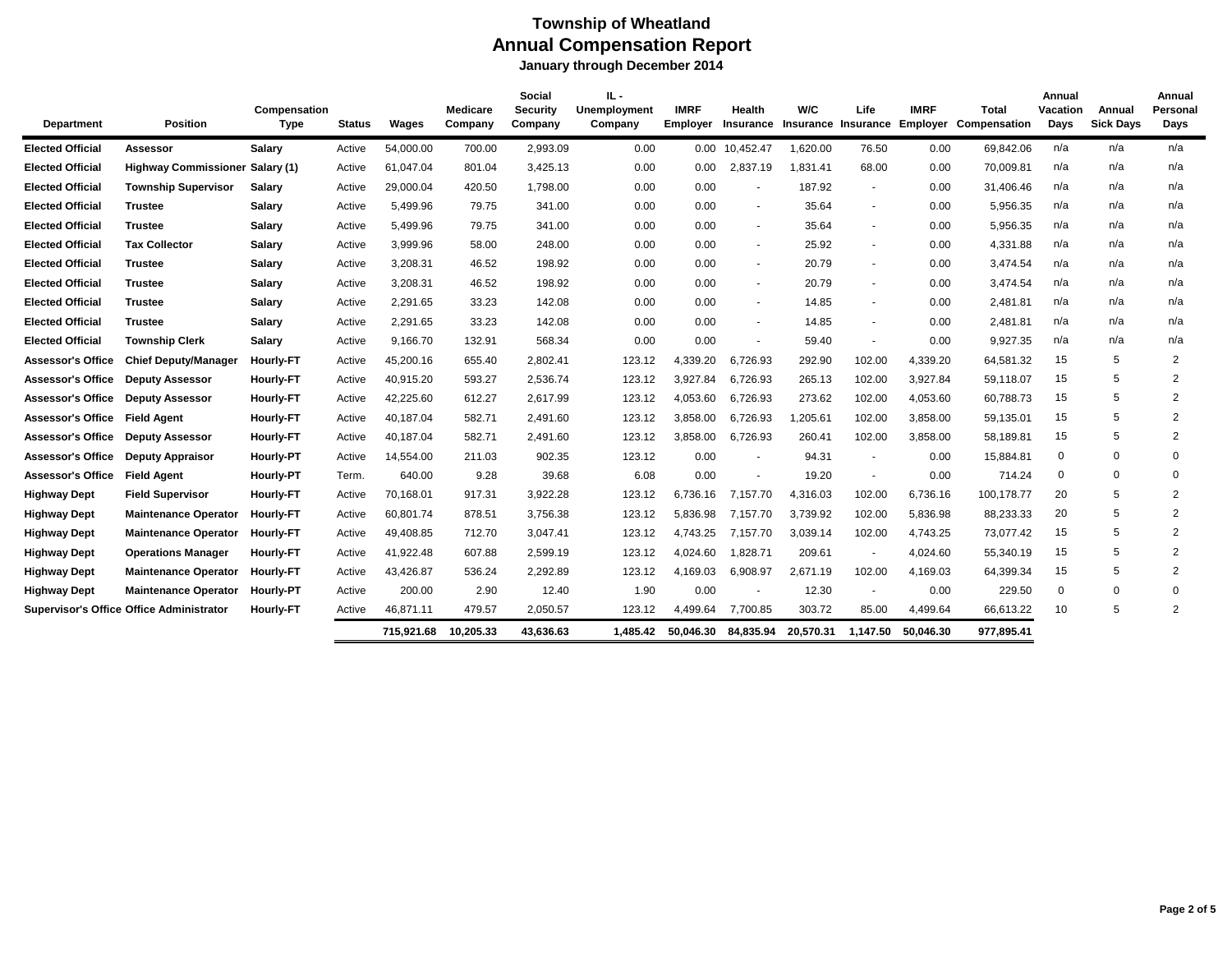# **Township of Wheatland Annual Compensation Report**

 **January through December 2013**

|                                             |                                                 | Compensation     |               |            | <b>Medicare</b> | Social<br><b>Security</b> | IL -<br><b>Unemployment</b> | <b>IMRF</b> | Health                   | W/C       | Life                     | Total                            | Annual      | <b>Vacation Annual Sick</b> | Annual<br>Personal |
|---------------------------------------------|-------------------------------------------------|------------------|---------------|------------|-----------------|---------------------------|-----------------------------|-------------|--------------------------|-----------|--------------------------|----------------------------------|-------------|-----------------------------|--------------------|
| <b>Department</b>                           | <b>Position</b>                                 | Type             | <b>Status</b> | Wages      | Company         | Company                   | Company                     | Employer    | Insurance                |           |                          | Insurance Insurance Compensation | Days        | Days                        | Days               |
| <b>Elected Official</b>                     | <b>Assessor</b>                                 | <b>Salary</b>    | Active        | 57.000.00  | 822.31          | 3,516.09                  | 0.00                        | 5,551.80    | 302.76                   | 1,710.00  | $\blacksquare$           | 68,902.96                        | n/a         | n/a                         | n/a                |
| <b>Elected Official</b>                     | <b>Highway Commissioner</b>                     | Salary (1)       | Active        | 38,500.00  | 501.64          | 2,144.96                  | 0.00                        | 0.00        | 3,805.75                 | 1,155.00  | 63.80                    | 46,171.15                        | n/a         | n/a                         | n/a                |
| <b>Elected Official</b>                     | <b>Highway Commissioner</b>                     | Salary (1)       | Term.         | 27,500.00  | 396.92          | 1,697.18                  | 0.00                        | 2.678.50    | 126.15                   | 825.00    | $\blacksquare$           | 33,223.75                        | n/a         | n/a                         | n/a                |
| <b>Elected Official</b>                     | <b>Township Supervisor</b>                      | Salary (1)       | Active        | 21,500.04  | 311.75          | 1,333.00                  | 0.00                        | 0.00        | $\sim$                   | 125.35    | $\blacksquare$           | 23,270.14                        | n/a         | n/a                         | n/a                |
| <b>Elected Official</b>                     | <b>Township Supervisor</b>                      | Salary (1)       | Term.         | 12,083.35  | 175.21          | 749.17                    | 0.00                        | 0.00        | $\sim$                   | 70.45     | $\blacksquare$           | 13,078.18                        | n/a         | n/a                         | n/a                |
| <b>Elected Official</b>                     | <b>Trustee</b>                                  | Salary (1)       | Active        | 6,416.69   | 93.04           | 397.83                    | 0.00                        | 0.00        | $\sim$                   | 37.41     | $\blacksquare$           | 6,944.97                         | n/a         | n/a                         | n/a                |
| <b>Elected Official</b>                     | <b>Trustee</b>                                  | Salary (1)       | Active        | 3,208.31   | 46.52           | 198.92                    | 0.00                        | 0.00        | $\sim$                   | 18.70     | $\blacksquare$           | 3,472.45                         | n/a         | n/a                         | n/a                |
| <b>Elected Official</b>                     | <b>Trustee</b>                                  | Salary (1)       | Term.         | 3,208.31   | 46.52           | 198.92                    | 0.00                        | 0.00        | $\sim$                   | 18.70     | $\blacksquare$           | 3,472.45                         | n/a         | n/a                         | n/a                |
| <b>Elected Official</b>                     | <b>Trustee</b>                                  | Salary (1)       | Active        | 3,208.31   | 46.52           | 198.92                    | 0.00                        | 0.00        | $\overline{\phantom{a}}$ | 18.70     | $\overline{\phantom{a}}$ | 3,472.45                         | n/a         | n/a                         | n/a                |
| <b>Elected Official</b>                     | <b>Trustee</b>                                  | Salary (1)       | Active        | 3,208.31   | 46.52           | 198.92                    | 0.00                        | 0.00        | $\sim$                   | 18.70     | $\blacksquare$           | 3,472.45                         | n/a         | n/a                         | n/a                |
| <b>Elected Official</b>                     | <b>Trustee</b>                                  | Salary (1)       | Term.         | 2,291.65   | 33.23           | 142.08                    | 0.00                        | 0.00        | $\sim$                   | 13.36     | $\blacksquare$           | 2,480.32                         | n/a         | n/a                         | n/a                |
| <b>Elected Official</b>                     | <b>Trustee</b>                                  | Salary (1)       | Active        | 2,291.65   | 33.23           | 142.08                    | 0.00                        | 0.00        | $\sim$                   | 13.36     | $\overline{\phantom{a}}$ | 2,480.32                         | n/a         | n/a                         | n/a                |
| <b>Elected Official</b>                     | <b>Trustee</b>                                  | Salary (1)       | Term.         | 2,291.65   | 33.23           | 142.08                    | 0.00                        | 0.00        | $\sim$                   | 13.36     | $\blacksquare$           | 2,480.32                         | n/a         | n/a                         | n/a                |
| <b>Elected Official</b>                     | <b>Trustee</b>                                  | Salary (1)       | Term.         | 2,291.65   | 33.23           | 142.08                    | 0.00                        | 0.00        | $\sim$                   | 13.36     | $\overline{\phantom{a}}$ | 2,480.32                         | n/a         | n/a                         | n/a                |
| <b>Elected Official</b>                     | <b>Tax Collector</b>                            | Salary (1)       | Term.         | 1,999.98   | 29.00           | 124.00                    | 0.00                        | 0.00        | $\sim$                   | 11.66     | $\blacksquare$           | 2,164.64                         | n/a         | n/a                         | n/a                |
| <b>Elected Official</b>                     | <b>Tax Collector</b>                            | Salary (1)       | Active        | 1,666.65   | 24.17           | 103.33                    | 0.00                        | 0.00        | $\sim$                   | 9.72      | $\blacksquare$           | 1,803.87                         | n/a         | n/a                         | n/a                |
| <b>Assessor's Office</b>                    | <b>Chief Deputy/Manager</b>                     | <b>Hourly-FT</b> | Active        | 44,479.05  | 644.95          | 2,757.70                  | 70.95                       | 4,332.32    | 5,847.84                 | 259.31    | 102.00                   | 59,750.14                        | 15          | 5                           | 2                  |
| <b>Assessor's Office</b>                    | <b>Deputy Assessor</b>                          | <b>Hourly-FT</b> | Term.         | 41,816.56  | 606.34          | 2,592.63                  | 70.95                       | 4,073.04    | 5,847.84                 | 243.79    | 102.00                   | 57,617.31                        | 15          | 5                           | $\overline{2}$     |
| <b>Assessor's Office</b>                    | <b>Deputy Assessor</b>                          | Hourly-FT        | Active        | 40,020.72  | 580.30          | 2,481.28                  | 70.95                       | 3,898.08    | 5,847.84                 | 233.32    | 102.00                   | 55,433.01                        | 15          | 5                           | $\overline{2}$     |
| <b>Assessor's Office</b>                    | <b>Deputy Assessor</b>                          | Hourly-FT        | Active        | 39,923.60  | 578.89          | 2,475.26                  | 70.95                       | 3,888.56    | 5,847.84                 | 232.75    | 102.00                   | 56,469.14                        | 15          | 5                           | $\overline{2}$     |
| <b>Assessor's Office</b>                    | <b>Field Agent</b>                              | <b>Hourly-FT</b> | Active        | 39,798.80  | 577.08          | 2,467.53                  | 70.95                       | 3,876.40    | 5,847.84                 | 1,193.96  | 102.00                   | 56,535.20                        | 15          | 5                           | $\overline{2}$     |
| <b>Assessor's Office</b>                    | <b>Deputy Assessor</b>                          | <b>Hourly-FT</b> | Active        | 17,838.46  | 258.66          | 1,105.98                  | 70.95                       | 1,737.44    | 2,392.05                 | 104.00    | 51.00                    | 25,690.54                        | 10          | 5                           | $\overline{2}$     |
| <b>Assessor's Office</b>                    | <b>Field Agent</b>                              | <b>Hourly-PT</b> | Active        | 8,900.00   | 129.05          | 551.80                    | 48.95                       | 0.00        | $\sim$                   | 267.00    | $\blacksquare$           | 9,896.80                         | $\mathbf 0$ | 0                           | $\mathbf 0$        |
| Highway Dept                                | <b>Field Supervisor</b>                         | <b>Hourly-FT</b> | Active        | 60,355.55  | 875.16          | 3,742.04                  | 70.95                       |             | 5,878.62 11,475.53       | 3,279.12  | 102.00                   | 90,418.97                        | 20          | 5                           | $\overline{2}$     |
| <b>Highway Dept</b>                         | <b>Maintenance Operator</b>                     | <b>Hourly-FT</b> | Active        | 54,617.69  | 788.84          | 3,372.96                  | 70.95                       | 5,319.79    | 5,847.84                 | 2,967.38  | 102.00                   | 77,701.70                        | 20          | 5                           | $\overline{2}$     |
| <b>Highway Dept</b>                         | <b>Maintenance Operator</b>                     | <b>Hourly-FT</b> | Active        | 47,845.47  | 690.03          | 2,950.48                  | 70.95                       | 4.660.17    | 5,847.84                 | 2.599.44  | 102.00                   | 67,000.38                        | 10          | 5                           | $\overline{2}$     |
| <b>Highway Dept</b>                         | <b>Maintenance Operator</b>                     | <b>Hourly-FT</b> | Active        | 42,592.99  | 613.47          | 2,623.12                  | 70.95                       | 4,148.53    | 5,847.84                 | 2,314.08  | 102.00                   | 60,160.98                        | 10          | 5                           | $\overline{2}$     |
| Highway Dept                                | <b>Office Administrator</b>                     | Hourly-PT        | Active        | 25,828.90  | 374.52          | 1,601.39                  | 70.95                       | 2,515.75    |                          | 129.14    | $\overline{\phantom{a}}$ | 30,520.65                        | $\mathbf 0$ | 0                           | $\mathbf 0$        |
|                                             | <b>Supervisor's Office Office Administrator</b> | <b>Hourly-FT</b> | Active        | 46,052.80  | 606.19          | 2,591.98                  | 70.95                       | 4,485.64    | 5,847.84                 | 268.49    | $\overline{\phantom{a}}$ | 62,812.75                        | 10          | 5                           | $\overline{2}$     |
| <b>Supervisor's Office GA Administrator</b> |                                                 | <b>Hourly-FT</b> | Term.         | 16,293.50  | 236.26          | 1,010.20                  | 70.95                       | 1,586.95    |                          | 94.99     |                          | 20,979.73                        | 10          | 5                           | 2                  |
|                                             |                                                 |                  |               | 715,030.64 | 10,232.78       | 43,753.91                 | 971.30                      | 58.631.59   | 70.732.80                | 18.259.62 | 1.032.80                 | 950.358.06                       |             |                             |                    |

**1. Duplicate positions as newly elected officials started term in April 2013**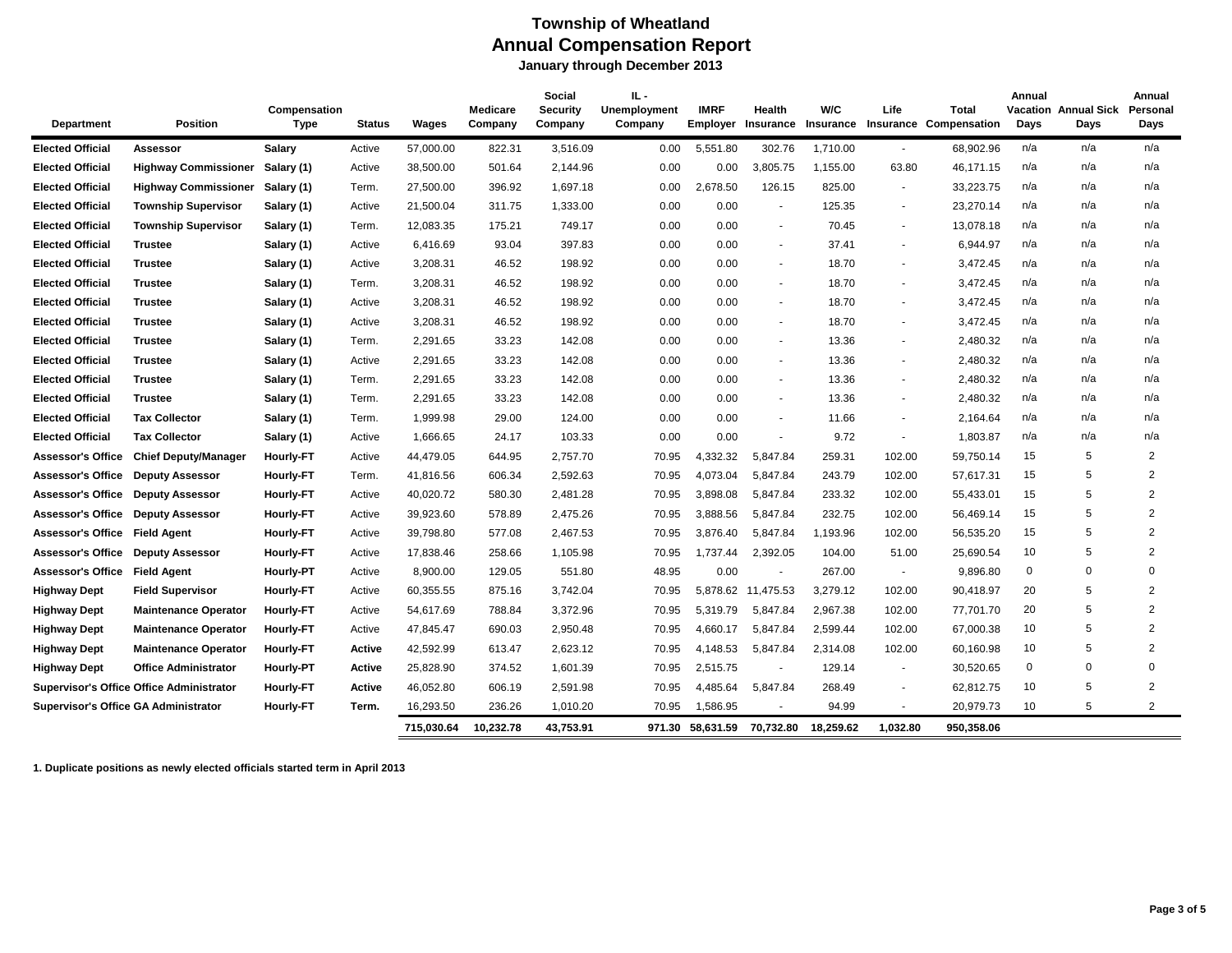|                                             |                                                 |                             |               |                      |                     |                                                | ш.       |                         |                          |          |                          |                                                         | Annual           |                            | Annual           |
|---------------------------------------------|-------------------------------------------------|-----------------------------|---------------|----------------------|---------------------|------------------------------------------------|----------|-------------------------|--------------------------|----------|--------------------------|---------------------------------------------------------|------------------|----------------------------|------------------|
| Department                                  | <b>Position</b>                                 | Compensation<br><b>Type</b> | <b>Status</b> | Wages                | Medicare<br>Company | <b>Social Security Unemployment</b><br>Company | Company  | <b>IMRF</b><br>Employer | Health<br>Insurance      | W/C      | Life                     | <b>Total</b><br><b>Insurance Insurance Compensation</b> | Vacation<br>Days | Annual<br><b>Sick Days</b> | Personal<br>Days |
|                                             |                                                 |                             |               |                      |                     |                                                |          |                         |                          |          |                          |                                                         |                  |                            |                  |
| <b>Elected Official</b>                     | <b>Highway Commissioner</b>                     | <b>Salary</b>               | Active        | 66,000.00            | 952.23              | 4,071.60                                       | 0.00     | 6,184.20                | 356.85                   | 1,980.00 | 55.38                    | 79,600.26                                               | n/a              | n/a                        | n/a              |
| <b>Elected Official</b>                     | Assessor                                        | <b>Salary</b>               | Active        | 54,000.00            | 821.73              | 3,513.60                                       | 0.00     | 5,340.90                | 356.85                   | 1.620.00 | 102.00                   | 65,755.08                                               | n/a              | n/a                        | n/a              |
| <b>Elected Official</b>                     | <b>Township Supervisor</b>                      | Salary                      | Active        | 29,000.04            | 420.50              | 1,798.00                                       | 0.00     | 0.00                    | $\sim$                   | 195.17   | $\sim$                   | 31.413.71                                               | n/a              | n/a                        | n/a              |
| <b>Elected Official</b>                     | <b>Township Clerk</b>                           | <b>Salary</b>               | Active        | 11,000.04            | 159.50              | 682.00                                         | 0.00     | 0.00                    | $\sim$                   | 74.03    | $\blacksquare$           | 11,915.57                                               | n/a              | n/a                        | n/a              |
| <b>Elected Official</b>                     | <b>Trustee</b>                                  | <b>Salary</b>               | Active        | 5,499.96             | 79.75               | 341.00                                         | 0.00     | 0.00                    | $\blacksquare$           | 37.01    | $\blacksquare$           | 5,957.72                                                | n/a              | n/a                        | n/a              |
| <b>Elected Official</b>                     | <b>Trustee</b>                                  | <b>Salary</b>               | Active        | 5,499.96             | 79.75               | 341.00                                         | 0.00     | 0.00                    | $\sim$                   | 37.01    | $\sim$                   | 5,957.72                                                | n/a              | n/a                        | n/a              |
| <b>Elected Official</b>                     | <b>Trustee</b>                                  | <b>Salary</b>               | Active        | 5,499.96             | 79.75               | 341.00                                         | 0.00     | 0.00                    | $\sim$                   | 37.01    | $\blacksquare$           | 5,957.72                                                | n/a              | n/a                        | n/a              |
| <b>Elected Official</b>                     | <b>Trustee</b>                                  | <b>Salary</b>               | Active        | 5,499.96             | 79.75               | 341.00                                         | 0.00     | 0.00                    | $\sim$                   | 37.01    | $\sim$                   | 5,957.72                                                | n/a              | n/a                        | n/a              |
| <b>Elected Official</b>                     | <b>Tax Collector</b>                            | <b>Salary</b>               | Active        | 3,999.96             | 58.00               | 248.00                                         | 0.00     | 0.00                    | $\blacksquare$           | 26.92    | ٠                        | 4,332.88                                                | n/a              | n/a                        | n/a              |
| <b>Assessor's Office</b>                    | <b>Chief Deputy/Manager</b>                     | <b>Hourly-FT</b>            | Active        | 41.949.52            | 608.27              | 2,600.87                                       | 589.86   | 3.930.66                | 6.244.08                 | 282.32   | 102.00                   | 57.432.62                                               | 10.00            | 5.00                       | 2.00             |
| <b>Assessor's Office</b>                    | <b>Deputy Assessor</b>                          | <b>Hourly-FT</b>            | Active        | 41,761.60            | 605.54              | 2,589.22                                       | 589.86   | 3,913.07                | 6,244.08                 | 281.06   | 76.50                    | 57,820.93                                               | 10.00            | 5.00                       | 2.00             |
| <b>Assessor's Office</b>                    | <b>Deputy Assessor</b>                          | <b>Hourly-FT</b>            | Active        | 40,341.60            | 584.95              | 2,501.18                                       | 589.86   | 3,780.08                | 6,244.08                 | 271.50   | 102.00                   | 58,433.81                                               | 15.00            | 5.00                       | 2.00             |
| <b>Assessor's Office</b>                    | <b>Field Agent</b>                              | <b>Hourly-FT</b>            | Active        | 38,023.92            | 551.35              | 2,357.48                                       | 589.86   | 3,562.77                | 6,244.08                 | 1.140.72 | 102.00                   | 54,393.18                                               | 10.00            | 5.00                       | 2.00             |
| <b>Assessor's Office</b>                    | <b>Deputy Assessor</b>                          | <b>Hourly-FT</b>            | Active        | 38.775.60            | 562.25              | 2,404.09                                       | 589.86   | 3,633.36                | 6,244.08                 | 260.96   | 102.00                   | 56,137.64                                               | 10.00            | 5.00                       | 2.00             |
| <b>Assessor's Office</b>                    | <b>Deputy Assessor</b>                          | <b>Hourly-FT</b>            | Active        | 36,541.52            | 529.85              | 2,265.57                                       | 589.86   | 3,424.00                | 6,244.08                 | 245.92   | 102.00                   | 52,112.80                                               | 10.00            | 5.00                       | 2.00             |
| <b>Assessor's Office</b>                    | <b>Field Agent</b>                              | <b>Hourly-PT</b>            | Active        | 713.00               | 10.34               | 44.21                                          | 31.02    | 0.00                    | $\sim$                   | 21.39    | $\sim$                   | 819.96                                                  | 0.00             | 0.00                       | 0.00             |
| <b>Highway Dept</b>                         | <b>Field Supervisor</b>                         | <b>Hourly-FT</b>            | Active        | 58.107.21            | 842.55              | 3,602.65                                       | 589.86   |                         | 5.444.71 13.260.12       | 3.270.27 | 102.00                   | 91.811.37                                               | 20               | 5                          | $\overline{2}$   |
| <b>Highway Dept</b>                         | <b>Maintenance Operator</b>                     | <b>Hourly-FT</b>            | Active        | 51,459.58            | 743.31              | 3,178.27                                       | 589.86   | 4,821.71                | 6,244.08                 | 2,896.15 | 102.00                   | 74,387.46                                               | 20               | 5                          | $\overline{2}$   |
| <b>Highway Dept</b>                         | <b>Maintenance Operator</b>                     | <b>Hourly-FT</b>            | Active        | 44,558.04            | 642.68              | 2,747.99                                       | 589.86   | 4.175.08                | 6,244.08                 | 2,507.73 | 102.00                   | 63,898.96                                               | 10               | 5                          | $\overline{2}$   |
| <b>Highway Dept</b>                         | <b>Maintenance Operator</b>                     | <b>Hourly-FT</b>            | Active        | 39.749.66            | 572.59              | 2,448.30                                       | 589.86   | 3.724.57                | 6,244.08                 | 2.237.11 | 102.00                   | 58,528.17                                               | 10               | 5                          | $\overline{2}$   |
| <b>Highway Dept</b>                         | <b>Office Administrator</b>                     | <b>Hourly-PT</b>            | Active        | 24,198.96            | 350.88              | 1,500.34                                       | 589.86   | 2,267.46                | $\overline{\phantom{a}}$ | 120.99   | $\overline{\phantom{a}}$ | 29,028.49                                               | 0                | 0                          | $\mathbf 0$      |
| <b>Highway Dept</b>                         | <b>Maintenance Operator</b>                     | <b>Hourly-PT</b>            | Active        | 450.00               | 6.53                | 27.90                                          | 19.58    | 0.00                    | $\sim$                   | 25.33    | $\sim$                   | 529.34                                                  | $\mathbf 0$      | $\mathbf 0$                | $\Omega$         |
|                                             | <b>Supervisor's Office Office Administrator</b> | <b>Hourly-FT</b>            | Active        | 44,264.16            | 641.83              | 2,744.38                                       | 589.86   | 4,147.63                | 1,558.54                 | 297.90   | $\sim$                   | 56,573.90                                               | 10               | 5                          | $\overline{2}$   |
| <b>Supervisor's Office GA Administrator</b> |                                                 | <b>Hourly-FT</b>            | Active        | 33,221.36            | 481.71              | 2,059.72                                       | 589.86   | 3,112.73                |                          | 223.58   |                          | 41,852.72                                               | 10               | 5                          | $\overline{2}$   |
|                                             |                                                 |                             |               | 720,115.61 10,465.59 |                     | 44,749.37                                      | 7,718.78 |                         | 61,462.93 71,729.08      |          | 18,127.10 1,151.88       | 970,609.74                                              |                  |                            |                  |

-